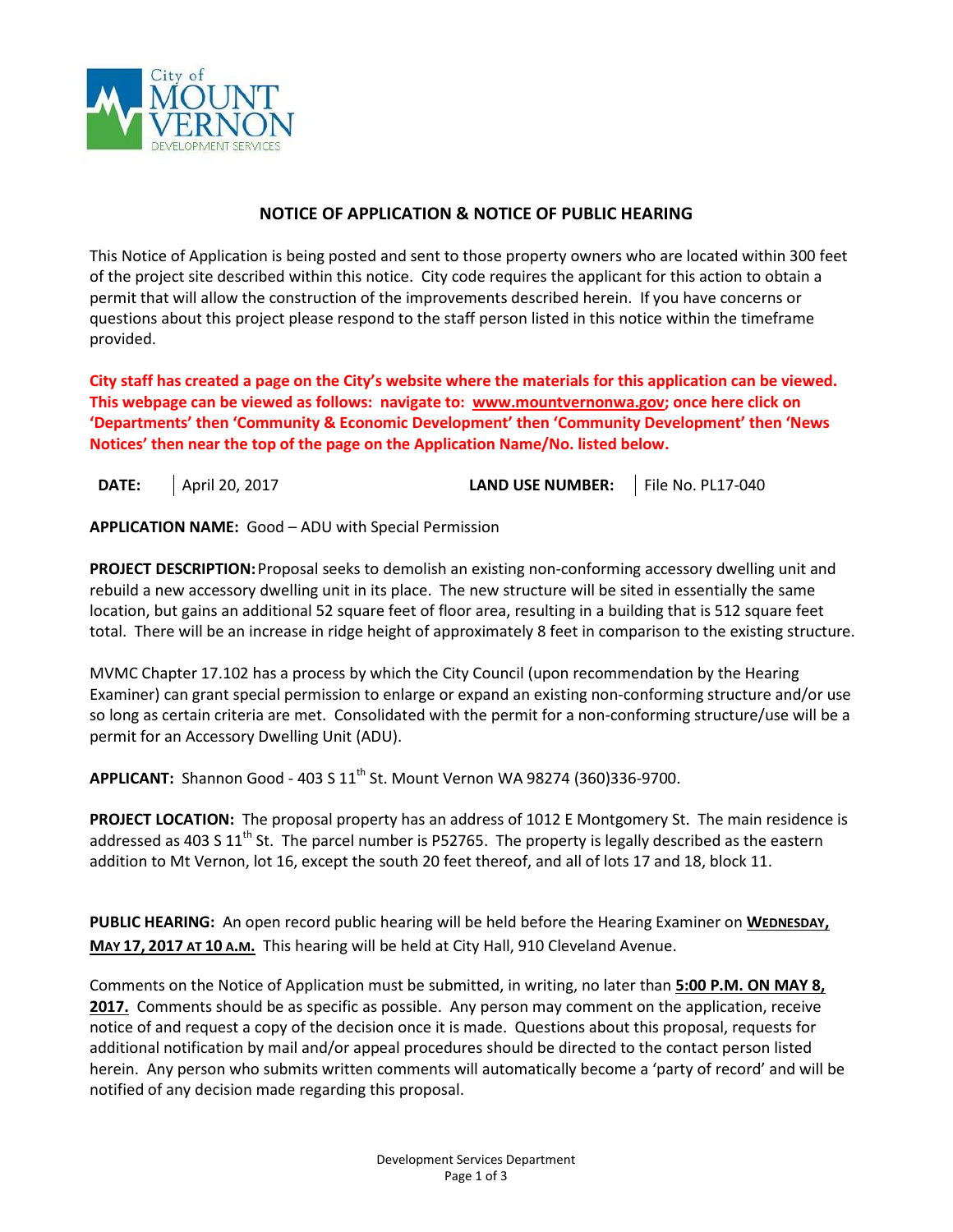## **VICINITY MAP**





Photo from the Skagit County Assessor, taken from S.  $11<sup>th</sup>$  St. looking at the main residential building.